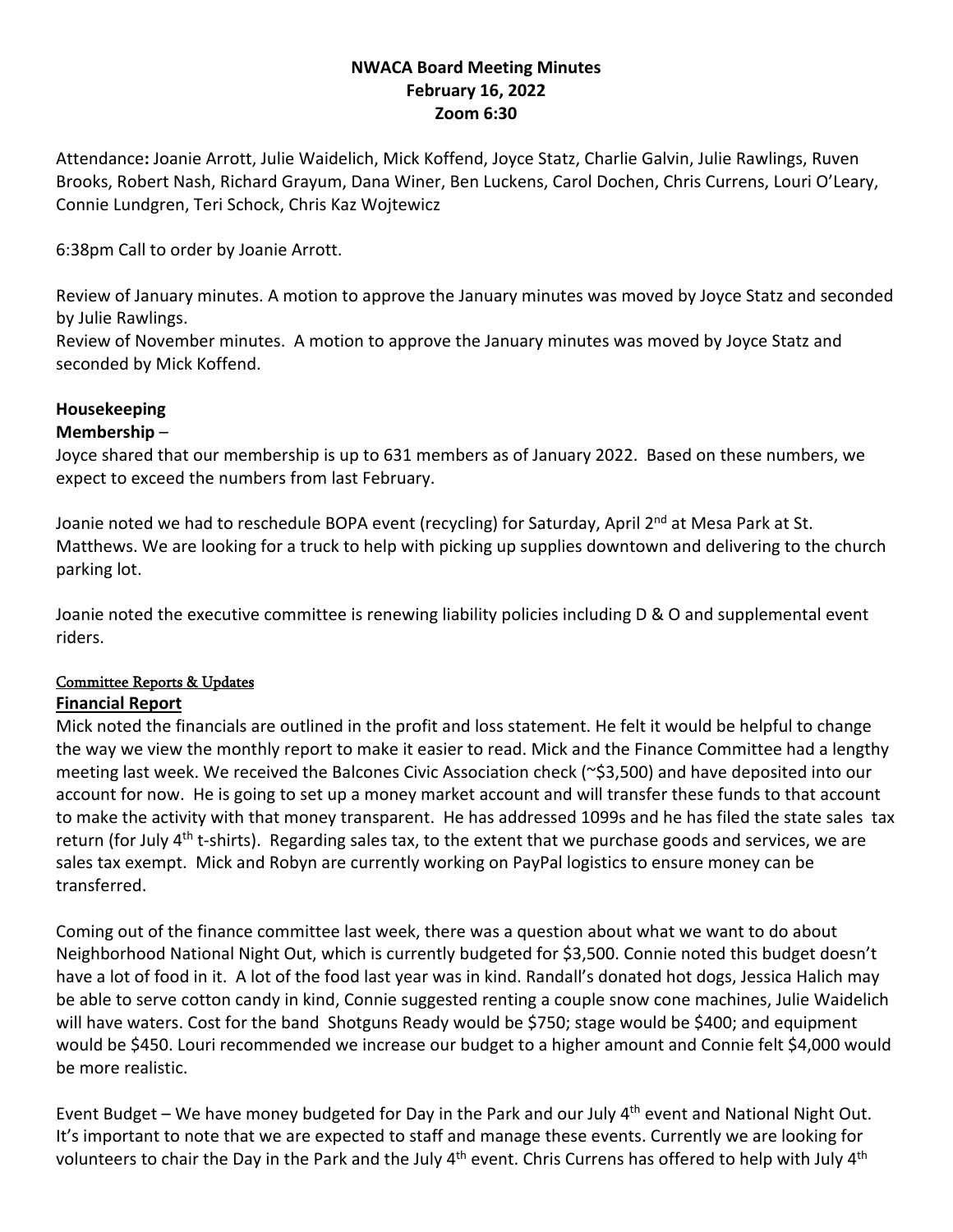and Connie has offered to head up Neighborhood National Night Out. Traditionally, we have an Annual Meeting in May. Julie suggested forgoing the Day in the Park event and using those funds toward some of our events later in the year when the COVID conditions will be less severe. Joanie asked Connie to make a motion to increase budget for Neighborhood National Night Out to \$4,000. Louri O'Leary seconded the motion. Joanie asked if anyone is opposed to increasing the budget for NNNO. The majority was in favor of increasing the budget and motion is passed.

Louri moved and Dana Winer seconded the motion to approve the entire 2022 budget. Joanie asked if anyone is opposed to adopting the budget as it is written and amended. The budget passed unanimously.

# **Zoning**

Ben noted there is amendment to a zoning case turn the Design House on 2222 into a museum. David Booth owns what used to be the Design House and he has an extensive art exhibit. His proposal is to turn the estate into a foundation that will ultimately run a museum there.

4833 Spicewood Springs Soad is a small office building and it includes a 1‐acre lot (very steep) behind the front lot. The current proposal is to change the zoning of the back lot to allow development of up to 20 condos. Charlie visited the lot and he felt the topography was too challenging for a condo development. The request was disapproved by the Zoning and Platting Commission and it will go to city council in the future. Ben noted we could oppose, support, or make no comment as an organization. Ben made a motion that the board not approve the zoning change request. Robert Nash seconded the motion. Richard Grayum stated it's not our job as a board to be the regulatory committee on this decision as it will have to go through the process and will likely not obtain approval based on the characteristics of the property. A vote was taken with 11 in favor, 2 opposed and 1 abstained.

# **Transportation**

Joyce noted we had a transportation meeting to discuss issues with construction traffic/management on the development of the North 183 Mobility project. They indicated the construction would be completed at night. There was also a discussion about strategic mobility plan and adding more 25 mph signage. Lastly, there was discussion about continuing our vision zero work and doing things to help people be more aware of traffic safety.

# **Nominations**

Louri O'Leary thanked all the board members who have given their time. She shared we are reaching out to others in the neighborhood to fill vacancies on our board. The committee is working to interview prospects and have the slate ready before our April meeting and voting will take place during our April meeting. Joanie thanked all of the board members for their service and encouraged current members to remain and recommend prospective board members for our nominating committee.

# **Annual Meeting**

Joanie recommends we host our annual meeting in person in May and reconnect with our neighborhood. Joyce suggested we may want to host in the St. Matthews building to allow people to space out a bit. There was a suggestion to recognize a Volunteer of the Year. Dana asked if we could make our meeting a hybrid meeting for those who prefer Zoom. Julie asked if we could involve our Business Members at the Annual Meeting to allow them to network with the neighborhood. There was a suggestion to discuss firm dates (at our next board meeting) for our events this year so we can engage our Business Members and invite them to participate. Charlie suggested we include the city to address some of the water and utility issues we've faced recently. Joanie suggested we may want to provide them a table, but it may be difficult to cover their issues in a 15‐minute presentation. Ruven asked if we have our council member, Alison Alter, attend and provide